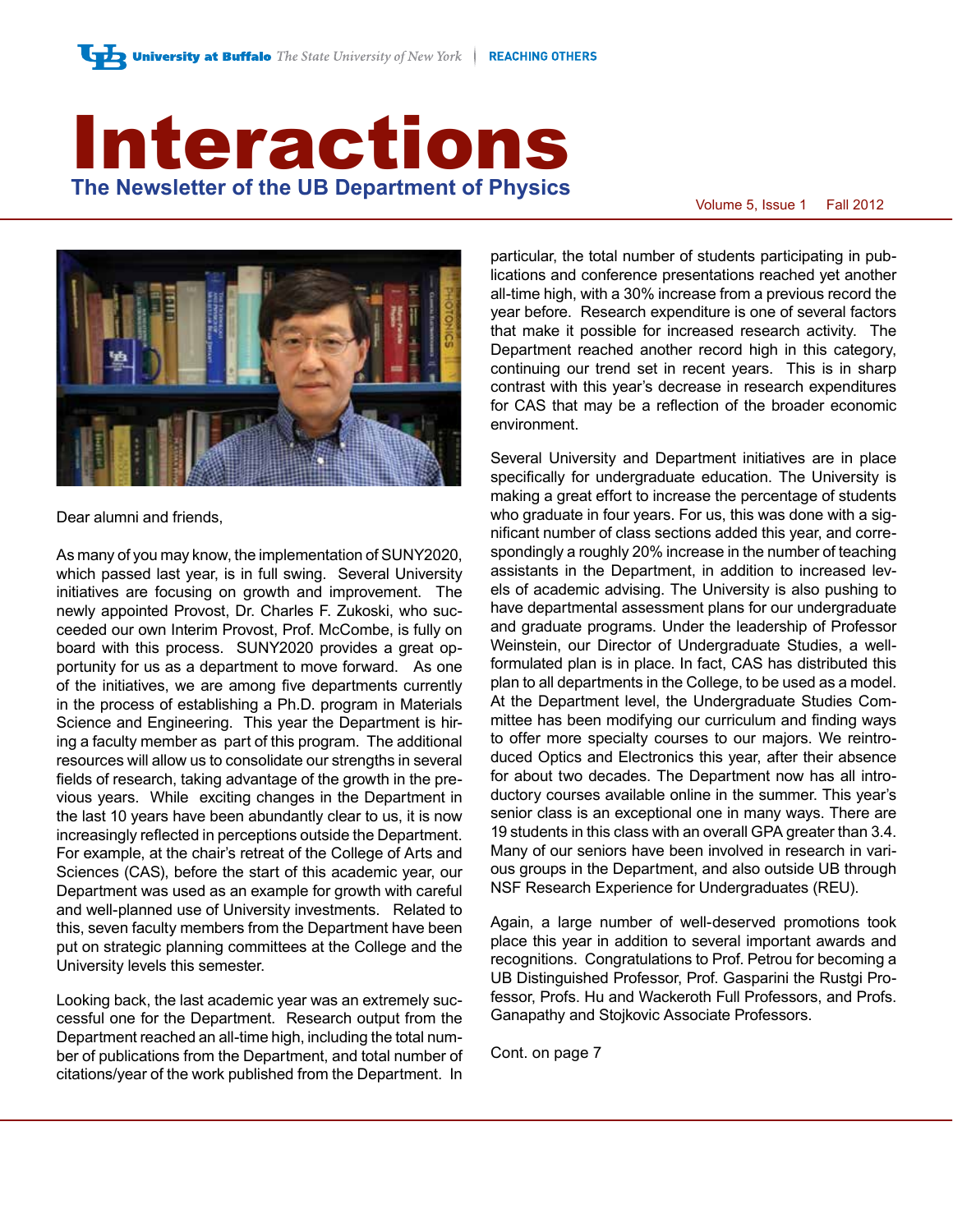

# Faculty in Focus

**Interactions** Volume 5, Issue 1



*Photo: Eckhard Krotscheck and his wife Friedel*

Eckhard Krotscheck *by Dr. Francis Gasparini*

Eckhard joined our Department in 2011 as a full professor. He is a distinguished many-body theorist who had previous appointments at Texas A&M University and Universität Linz. He is internationally recognized as one of the experts in strongly interacting quantum systems such as helium liquids, liquid mixtures, electrons and nuclear matter. His development of the correlated basis function method and Fermi hyper netted chain theory, and the application to strongly interacting systems, especially for inhomogeneous quantum fluids, was recognized with the 2007 Eugene Feenberg medal in many-body physics. Eckhard has been an APS Fellow since 1996 and has held the distinguished Heisenberg Fellowship. He has published extensively and is widely cited. In particular, he is also the editor and contributor of two books on many-body theory and application to quantum liquids in a confined geometry.

#### Microscopic Many-Particle Theory

*Dr. Eckhard Krotscheck*

The world around us consists, as we know, of many particles. Knowing this, how can we understand the behavior of the matter we see? Suppose all we know is how individual particles interact, is it possible to understand the features of macroscopic matter? To answer this question is the task of many-particle theory.

Among all many-body systems in condensed matter physics, the quantum fluids He-3 and He-4 are the most challenging ones: they are the only ones that remain liquids at low temperatures. This is a direct manifestation of the quantum nature of matter. Other surprising features have intrigued physicists for decades and it is indicative that four Nobel prizes have been given to researchers who advanced our understanding of how nature ticks through the understanding of the low temperature properties of helium.

When asked why one should be interested in helium, where immediate technical applications are not so obvious, one of my students responded "When



*Photo: The figure shows theoretical results for the dynamic structure function of two-dimensional liquid He-3. Note the enhanced strength at a wave vector of 15 nm-1, energy of 0.5 meV. Exactly the same enhanced strength has been found in neutron scattering measurements off quasi-two-dimensional He-3. This result is one of the most beautiful examples of the power of modern microscopic many-body methods.*

you want to build a good nutcracker, you have to try it out on the hardest nuts." Using microscopic many-body methods we have in the past been able to predict, with quantitative accuracy, the energetics and structural properties of quantum fluids in various geometries. The reason for our success is that we have insisted on developing "robust" theory that can be applied, without modification, to a wide range of systems. One of the high-

lights of our recent work is the prediction of short-wavelength collective excitations in a Fermi fluid. Such excitations, where all particles move in unison, were so far believed to exist only at very long wavelengths. The effect was seen experimentally at practically the same time. (Nature **483**, 576–579 (2012)). Another highlight was the interpretation of so-called rotor excitations in solid He-4 (Phys. Rev. Lett. **107**, 265301 (2011)) in an energy-momentum regime where no such excitations should exist; the work sheds light on the intriguing effect of "super solidity."



*Photo: The two figures compare the electron density of a Mg\_7 (left) and a Na\_7 (right) clusters. Dark green areas depict high electron density. Although the ionic configuration of the two clusters is almost identical, the electrons in the Na cluster are delocalized, indicating that even such small metal particles are metallic. The electrons in the Mg cluster are, on the other hand, strongly localized. At what particle number Mg clusters will eventually undergo an insulator to metal transition is still not clear.*

Work on quantum fluids is not over; new measurements are presently performed at the Institut Laue Langevin in Grenoble and at Oak Ridge National Laboratory. In these experiments, the features of high-energy and shortwavelength these experiments, the features of high-energy and shortwavelength excitations in both liquid and solid He-3 and He-4, are examined and the, first preliminary results indicate that the experimental data agree quite well with our theoretical predictions. Further work, looking at spin excitations in fermions, in particular are being planned.

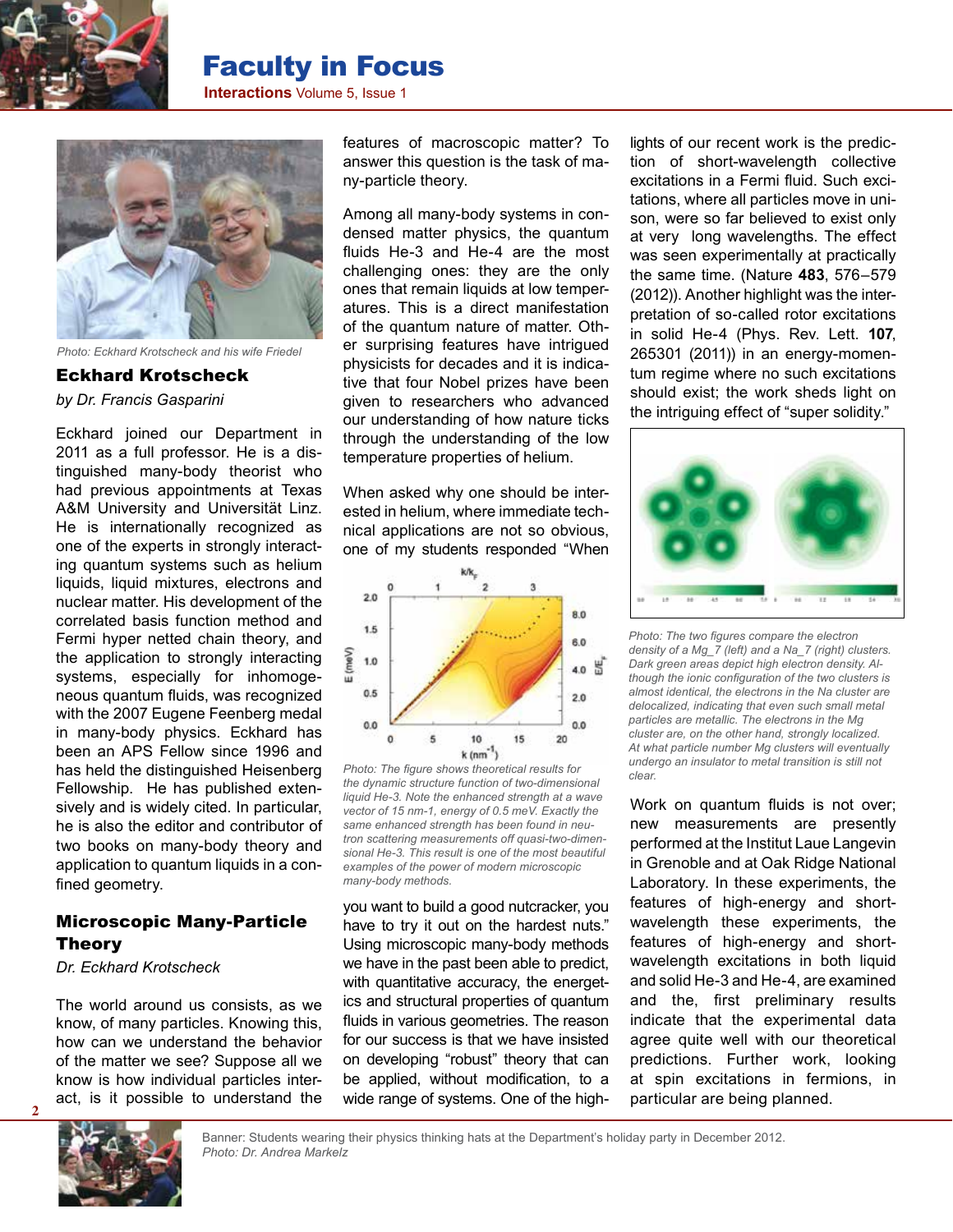### **CONTINUED** Faculty in Focus

A second line of research is computationally oriented. As the power of computers increases, one can develop algorithms that could not have been implemented a few years ago. This is distinctly different from just doing more calculations in a shorter time. We have developed a completely new method for dealing with the Kohn-Sham equations of density functional theory that is formulated entirely in coordinate space and thus avoids modeling uncertainties inherent to basis set expansions. Applications of our work include the study of structural properties of small metal clusters, in particular whether one can find a phase transition from a conducting to an insulating system. Further work will turn to dynamic features. We also are interested in stimulating the reaction of metal clusters in strong laser fields and looking at the behavior of nuclei in the field of strong, MeV lasers that are currently being planned.



*Photo: Dr. Brink teaching graduate students English*

#### Professor Gilbert O. Brink *By Dr. John T. Ho*

Professor Gilbert O. Brink passed away on April 9, 2012 at age 82. Gil was born in 1930. His father was one of the last hard-rock gold miners in California. Until he was 13, Gil lived in a one-room cabin with outdoor plumbing and a wood stove for heat. He later moved to Stockton, CA, where his parents worked in a shipyard. Gil contracted polio as a teenager and spent more than a year in the hospital. His left leg was paralyzed and his right leg had lost 90% of its normal strength. With fortitude and perseverance, he was able to walk with the help of a long leg brace and crutches for more than 50 years before he had to use a wheelchair.

Gil's handicap did not deter him from pursuing his childhood dream to become a scientist. He eventually enrolled in the University of California, Berkeley, and received his PhD in Chemistry in 1957.

After graduation, Gil worked first at the Lawrence Berkeley Laboratory and later at the Cornell Aeronautical Laboratory in Buffalo before becoming a faculty member in the Department of Physics at UB in 1968. His research interest was in experimental atomic and molecular physics, and he developed novel techniques to study the interaction between molecular beams and coherent photons from a laser. Gil was also a masterful designer of scientific instruments for teaching and research. The optical pumping experiment that he first built for the Advanced Laboratory at UB and later modified and made available to various academic institutions through Teach Spin, Inc. is an exquisite example of his creativity. Gil also served as Department Chair in the early 70's and was instrumental in the establishment of the astronomical observatory in Fronczak Hall. After his retirement in 1995, Gil remained active in the community. As a literary volunteer for International students, he coached them to improve their English at the Amherst Senior Center. He also helped clients with handicaps or dementia and taught an astronomy course. From his adapted van, he even volunteered for Meals on Wheels. In 2006, Gil was recognized for his various services to the community and received the prestigious Jefferson Award sponsored by the Buffalo News and WNED-TV.

#### Professor Mendel Sachs

*By Dr. Francis Gasparini*

We are sad to report that Professor Emeritus Mendel Sachs passed away on May 5, 2012. Mendel had been a member of our Department since 1966, and retired in 1997. Prior to joining UB, Mendel had been on the faculty at San Jose State in California, McGill University in Montreal and Boston University. Mendel had many interests; he liked to describe himself as a theoretical physicist and philosopher of physics. Principally, his research was in general relativity and its relationship to cosmology, astrophysics and particle physics. He prided himself in his eclectic outlook on these fields and liked to follow his own instincts. In one of his many colloquia in the Department he came to the



*Photo: Dr. Mendel Sachs*

podium with a prop of a bubble-head rhinoceros. This kept the audience wondering until the very end. He then proceeded to explain that physicists are often like a herd of rhinoceros, which are almost blind animals, who just wait around until someone makes a move, and then they all stampede in unison, even if there is no apparent reason. Mendel was not one to follow the herd. After retirement Mendel gave a colloquium in the Department in 2008, and it was good to see that his independent spirit continued to be very much alive. We will remember him fondly.

We extend our condolences to all members of his family, his children and extended family, but in particular to his wife Yetty, whom many of us remember as a gracious hostess and Mendel's constant and loving companion.

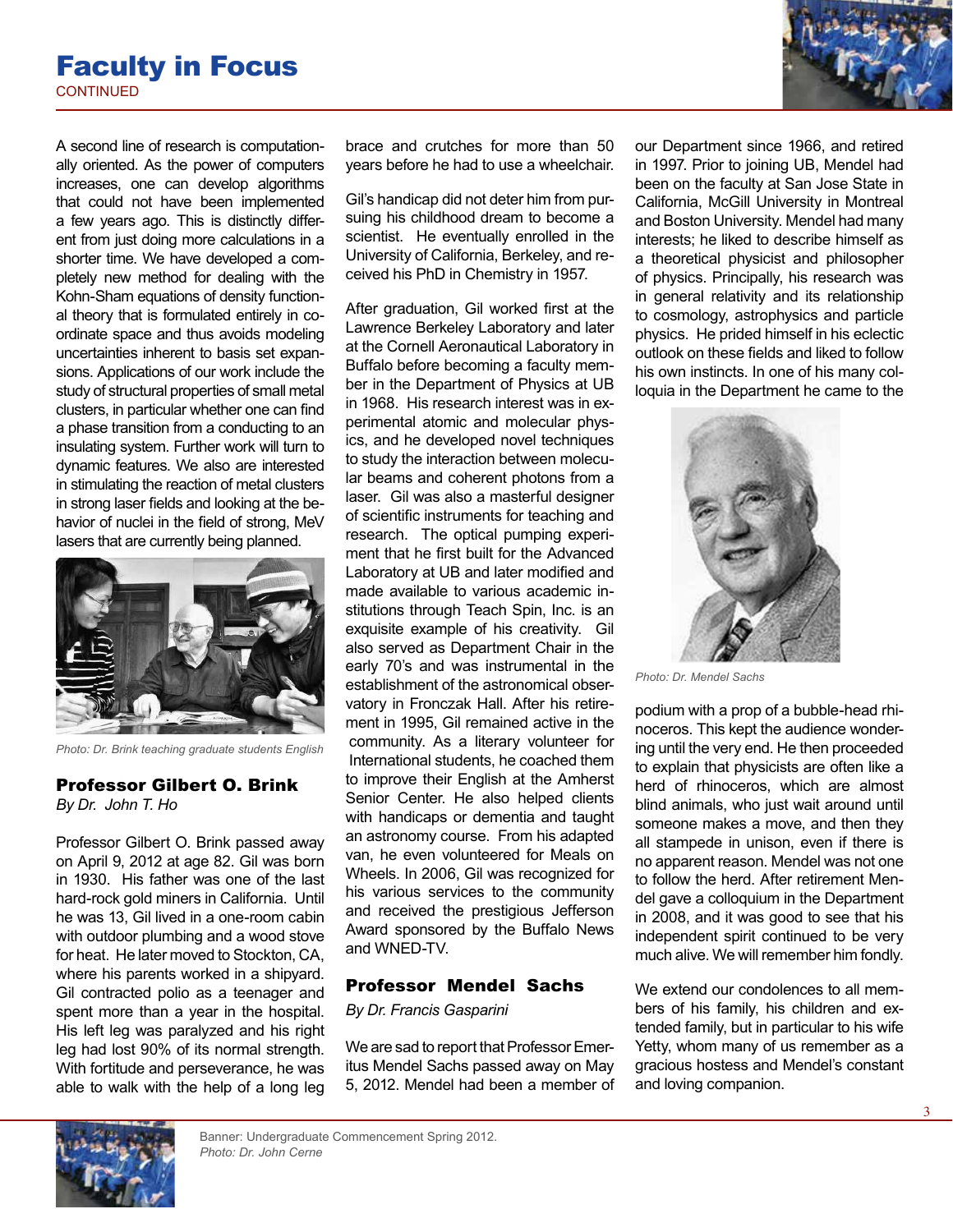

#### 2012 Rustgi Memorial Lecture

*By Dr. Richard Gonsalves*

The eighteenth annual Moti Lal Rustgi Memorial Lecture was delivered by famed NASA astrophysicist and 2006 Nobel Laureate in Physics Dr. John C. Mather on April 20. The lecture entitled ``History of the universe in a nutshell: from the Big Bang to life and the end of time'' enthralled the audience of more than 300. This story of the discovery of cosmic microwave background radiation-the afterglow of the Big Bang-and its detailed characterization by NASA's Cosmic Background Explorer Mission on which Dr. Mather served as Project Scientist and for which he shared the Nobel Prize. Dr. Mather then described the James Webb Space Telescope (JWST) project, on which he has served as Senior Project Scientist since 1995. The infrared telescope with a 6.5 meter diameter primary mirror, a sunshield as large as a tennis court, and four sophisticated cameras and spectrographs, is scheduled to be launched in 2018 to orbit around the L2 Lagrange point 1.5 million kilometers from Earth away from the Sun. The observatory will gather infrared data from the oldest galaxies and the faintest observable stars and planetary systems over its 5-10 year mission. The data is expected to provide answers to fundamental questions about the origin of the Universe, the chemical elements, and life on Earth. Dr. Mather's vivid and insightful descriptions of physics and technology were supplemented by stunning NASA images and a fascinating movie simulating the intricate deployment sequence of the sunshield and mirror from the launch capsule at its final L2 destination.

There were numerous opportunities Thursday evening and all day Friday for Dr. Mather to meet individually and in small group sessions with visitors

to UB, students, and faculty. Members of the audience queued up after the lecture to chat individually with Dr. Mather, many of them asking him to autograph their copy of the one-page lecture handout with basic facts about the JWST, its purpose, and its technology. Undergraduate physics majors and members of the local SPS Chapter met with Dr. Mather for an hour-long informal discussion session at 11 am on Friday. After a brief biographical self-introduction, Dr. Mather was peppered with a range of questions about physics, NASA programs and funding, smart career choices, and the life of a scientist in general. He offered advice on hot fields for graduate study now and in the future, how to ace the GRE (which he did as an undergraduate at Swarthmore in 1968), how to choose a research advisor and what to do if you are unhappy with your choice, and industry versus academia in looking for a job. A recurring theme in his remarks was the importance of having fun in school, in research, and in collaborative ventures.



*Dr. Mather and undergraduate physics majors. Photo: Dr. John Cerne*

The Moti Lal Rustgi lecture series started 18 years to honor Professor Rustgi. Dr. Rustgi was a faculty member in the Department from 1966 until his untimely death in 1992. His family established the Rustgi Memorial Lectureship, and later the Rustgi Professorship, in his memory. Their foresight and generosity have enabled the Department to present this annual series of public lectures by distinguished scientists on exciting developments in physics. Dr. Mather is the seventh Nobel Laureate to deliver a Rustgi Lecture. The visit concluded with Dr. and Mrs. Om Rustgi joining Dr. Mather and a group of physics faculty for dinner, following which the Rustgis treated Dr. Mather to a drive to Niagara Falls and its festive nighttime illumination. For more information, including an audio recording of the lecture, photos, and a poster, please visit the Rustgi Lecture website at http://www.physics.buffalo. edu/talks/Rustgi/2012/

#### Buffalo Public Schools

*By Dr. Dejan Stojkovic and Chase Ellis*

For the past year the Department of Physics at UB has been actively involved in a project aiming to stimulate new and innovative ways to teach science in Buffalo public schools. This work is part of Buffalo's new Interdisciplinary Science and Engineering Partnership (ISEP) between UB, Buffalo Public Schools, Buffalo State College, and the Buffalo Museum of Science. The program recently received a grant from the National Science Foundation, which will provide Buffalo middle schools, high schools, UB graduate students, and UB faculty with the resources necessary to collaboratively develop new lesson plans, demonstrations, and experiments for Buffalo public school classrooms.

Last November, Chase Ellis and Dr. Dejan Stojkovic, of the Department of Physics, worked together to prepare a workshop for Buffalo Earth Science teachers. The purpose of the workshop was to integrate solar weather and its effects on the Earth's climate into Earth Science classes. The workshop is based on two experiments that

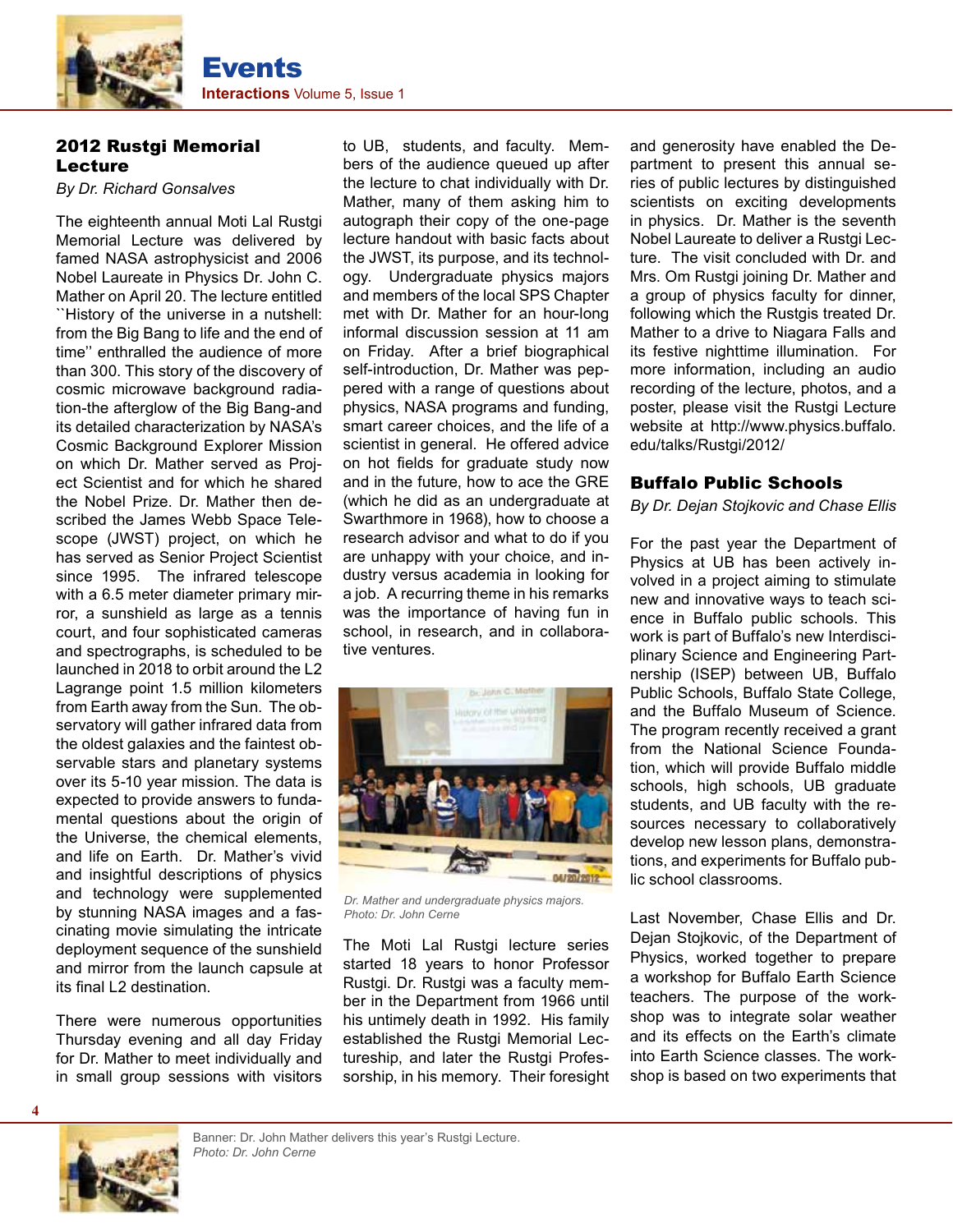



would allow students to monitor and observe solar activity and weather.

The first experiment focused on the observation of sunspots on the Sun's surface. Tracking sunspots serves as a powerful tool for monitoring solar activity, since most solar flares and coronal mass ejections (CMEs) emanate from sunspot regions. Every teacher participating in the workshop was given a small solar telescope for their classroom that would allow students to safely observe and monitor sunspots. Following the tradition of Galileo Galilei and others, students will use the telescopes to draw the structure of sunspots and track their position day by day so that the rotational speed of the sun can be calculated. For those cloudy days in Buffalo, students can download images of the sun from NASA's Solar and Heliospheric Observatory.

The second experiment enables students to observe fluctuations of Earth's magnetic field caused by interactions with energetic charged particles that emanate from solar flares and CMEs. This is achieved by building a simple, ultra-sensitive magnetometer (basically a fancy compass). The magnetometer consists of a recycled 2-Liter soda bottle that has a rare earth bar magnet suspended from a thread inside of it. A small mirror is glued onto the magnet so that a laser beam can be reflected off it and onto a wall. During a solar storm, the Earth's magnetic field will be affected temporarily. These fluctuations in the magnetic field yield changes in the deflection of the bar magnet and the reflected laser beam, which enable students to measure very small changes in the Earth's magnetic field due to solar storms. The students can then compare their data with data from magnetometers that have been setup all over the world by the USGS's National Geomagnetism Program. Both of these experiments

are designed to give students hands on experience with solar weather and its effects on the Earth.

ISEP has also enabled Chase Ellis and Dr. John Cerne to work with three teachers from Buffalo's Hutchinson Central Technical High School to start up a team of students that will participate in the upcoming New York State Science Olympiad. The group will be working with students to teach them the skills needed to fabricate and optimize rubber band launched gliders, balsa wood bridges, and magnetically levitated cars.

# **Outreach**

#### Science Days

*By Justin Perron*

On June 6th UB hosted the first of many "Science Day" outreach events. These events are the result of collaboration among graduate students from the Physics, Chemistry and Biology Departments at UB. Through the support of a New York State Section of the American Physical Society outreach grant as well as support from the Physics and Biology Departments, graduate students hosted the event,

> which consisted of various sciencebased activities for participants to perform. Support from the Interdisciplinary Science and Engineering Partnership (ISEP) provided transportation for a group of 7th and 8th graders from the Dr. Charles R. Drew Science Magnet School



*A student experiments with quantum levitation Photo: Chase Ellis*

in Buffalo to UB's campus. While on campus the students made their own ice cream and artwork with grad students from chemistry, examined cheek cells and discussed evolutionary adaptations (including very intimate interactions involving some exotic snakes)

with biology graduate students, and identified various elements using optical spectroscopy as well as explored the physics of cold using liquid nitrogen with the physics graduate students.



*Students used optical spectroscopy to identify elements. Photo: Chase Ellis*

One notable point about the Science Day initiative is that it is entirely student run. From inception to acquiring funding to implementation of the event all the work was performed by UB graduate students. The success of the event was due to the students' hard work and passion. That being said the event could never have happened without the support of the Physics Department staff and faculty, nor without the previously mentioned financial support. The ultimate goal of these events is to increase interest in the sciences among students from communities that are traditionally underrepresented in these fields. After the success of this premier event and with enough funding to host monthly events through

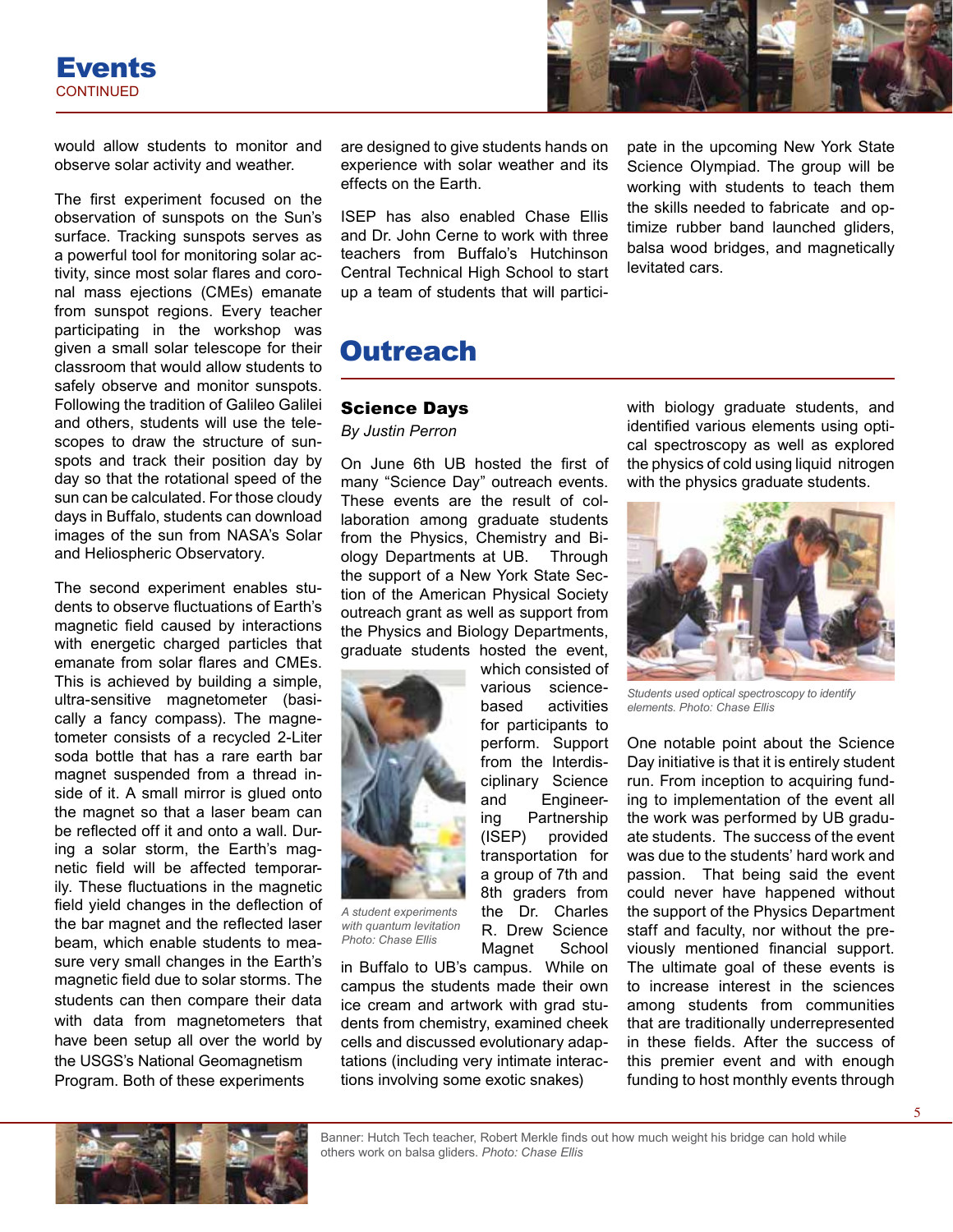

the next academic year, the program seems poised to do just that. For more information regarding the program contact George Lindberg at gpl2@buffalo.edu.



*Students learning about snakes and different genetic mutations at an outreach event*

#### ISEP and STEM *By Thomas Scrace*

During this past school year I had the opportunity to take part in the Interdisciplinary Science and Engineering Partnership (ISEP) with the UB, Buffalo Public Schools, Buffalo State College and the Buffalo Museum of Science. This NSF grant was brought to UB by chemistry professor, Dr. Joseph Gardella. Last September I was assigned to Buffalo Public School #59, the Dr. Charles R. Drew School of Science, to help promote Science, Technology, Engineering, and Math (STEM) education.

At School #59, I was assigned to the school's science coach, Amy Brackenridge. As science coach, Amy is in charge of overseeing the science education at all grade levels, as well as teaching the Regent's living environment class to 8th graders. I spent 5 days per week at the school working with students in all different grade levels. Amy and I spent the first few days brainstorming different ways to improve STEM education in the school. Luckily for us, the school is attached to the Buffalo Museum of Science, giving us an invaluable tool in promoting STEM education.

During my time at the school I worked with the teachers and students in the Regent's living environment class, the Regent's algebra class, the 7th grade physical science class, and with 4th graders on their lab knowledge for improving statewide tests at the end of the year. Amy and I set up a Science Learning Center for the 4th graders, where they learned about very basic lab activities and many of the students found these activities difficult. With the help of UB undergraduate T. A. Krista Coleman, and the other UB undergrads assigned to work at the school, we were able to meet with the 4th graders twice a week to better their understanding of how to read a ruler or use a balance.



*This is one of our many ISEP funded field trips. Here we are at the Buffalo Zoo. This is the regents living environment class and the girl on the far right is Kelsey Russo, an undergraduate from UB who worked at school #59.*

I also participated in many activities outside of the classroom. I had the privilege of working closely with students in activities such as Time Warner's "Wouldn't it be Cool If?", a competition at the Buffalo Museum of Science, the afterschool Robotics program run by engineering students at UB, and two different STEM days where the students came to UB to learn about the importance of science and how much fun it can be at the same time.

I am very thankful for the opportunity to work with Amy and School #59. None of the field trips and competitions would have

been possible without the ISEP partnership. Students greatly benefitted from the extra school supplies and lab equipment they received from the grant. I learned a great deal this past year and have seen first hand the importance of STEM education in our public school system. At least for the Buffalo Public Schools, this is one step in the right direction and it is all possible thanks to Dr. Joseph Gardella and all of those who worked tirelessly to get the grant to help fund the ISEP partnership.

*Along with Tom, two other Physics students, Nicholas DeMeglio and James Parry, participated in this program, along with other graduate students from different departments.*

Editor: Dr. John Cerne

Editorial Assistant: Christine Gleason

Design and Production: Renee Ruffino

and Mary Kate Baker

#### Website:

www.physics.buffalo.edu/newsletter

#### Contact:

Comments about the newsletter, or information about yourself for our Alumni News section, may be sent to Christine Gleason via e-mail cg57@buffalo.edu or mailed to:

> **Christine Gleason**  Department of Physics University at Buffalo 239 Fronczak Hall Buffalo, NY 14260

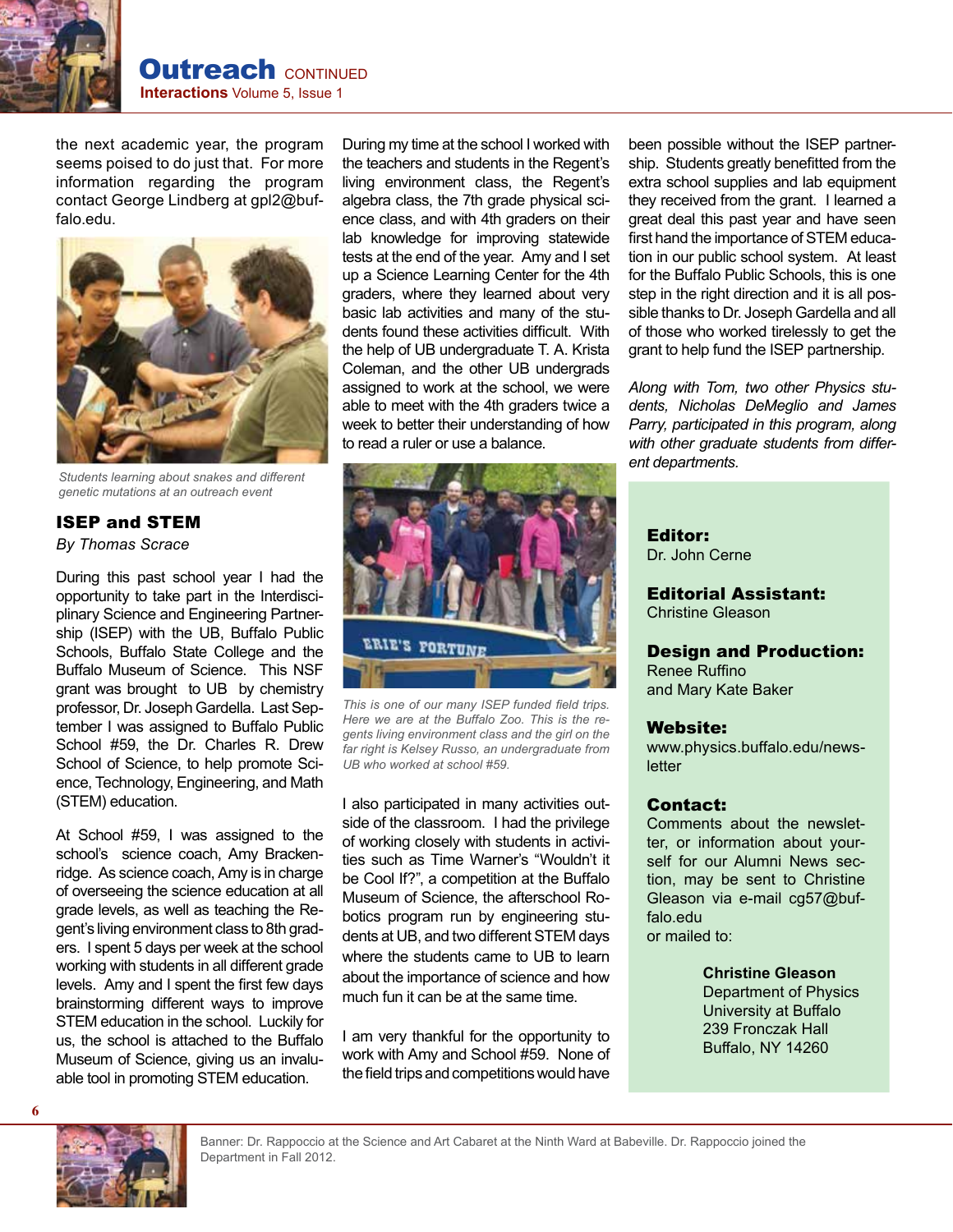# Research News

#### Marko Jaric Award

*By Dr. Dejan Stojkovic*

On March 16, 2012, Dr. Dejan Stojkovic was awarded with the "Marko Jaric" award for outstanding achievements in physics. This is the most prestigious award usually given to scientists of Serbian origin, and is popularly known as the "Serbian Nobel Prize." Marko Jaric was a very successful Serbian scientist who lived and worked in the US. After his untimely death in 1997, several institutions (Institute of Physics, Department of Physics, Serbian Academy of Science, and Serbian Unity Congress) together with Jaric family established an annual award which is given to a scientist (or a group of scientists) of Serbian origin for outstanding achievements in physics. The list of previous winners can be found here https://wiki. physics.udel.edu/ssd/Recipints\_of\_ Marko V. Jaric Award.



*Dr. Stojkovic, third from left, receiving his award from Zarko Obradovic, Serbian Minister of Science and Education.*

Dr. Dejan Stojkovic received the Award from the Serbian Minister of Science, at a special ceremony held at the Rectorat of the University of Belgrade. He gave a talk about his research in front of a very distinguished audience, which included renowned scientists, educators, city mayors, high ranking politicians and journalists. As a part of his visit, he gave several scientific and popular talks at the major universities in the region. Link to the Marko Jaric Fund (Serbian) http://www.fondjaric.rs/.

Award Announcement by SEENT network (English) http://www.seenetmtp.info/news/prof-dr-dejan-stojkovicreceived-prize-marko-jaric. Award Announcement by Astronomy Magazine (Serbian) http://www.astronomija.co.rs/ vesti/5564-prof-stojkovi-dobio-nagraduqmarko-jariq.html.

#### Awards and Grants

**Francis Gasparini**—NSF for three years, starting Aug. 1, 2011. Total funds \$360K. The grant title is "Weak coupling effects in Helium-4"

**Igor Zutic**—was involved in a multi-university team effort (PI: Roland Kawakami, University of California, Riverside, Co-PIs: Lu Sham, University of Califor-

## Events Calendar

| <b>May 11</b>    | Graduate<br>Commencement                             |
|------------------|------------------------------------------------------|
| <b>May 13</b>    | Undergraduate<br>Commencement                        |
| June 4           | <b>Transit of Venus</b>                              |
| June 6           | <b>Science Days</b>                                  |
| Aug 20           | Diagnostic Exam                                      |
| Aug 21-23        | <b>Qualifying Exam</b>                               |
| Aug 21           | <b>New Student</b><br>Advisement                     |
| Aug 24           | New Student<br>Orientation and<br><b>Welcome BBQ</b> |
| <b>Aug 27</b>    | First day of classes                                 |
| <b>Oct 20</b>    | <b>Open House</b><br>Cabaret                         |
| <b>Nov 21-23</b> | <b>Fall Recess</b>                                   |
| Dec <sub>5</sub> | Higgsfest                                            |
| Dec 8            | Dept. Holiday Party                                  |
|                  |                                                      |

nia, San Diego, Igor Zutic, University at Buffalo, Ilya Kirvorotov, University at California, Irvine, Hanan Dery, University of Rochester), that was supported by National Science Foundation and Semiconductor Research Corporation. The award "Nanoelectronics Beyond 2020: Developing a Graphene Spin Computer: Materials, Devices, Modeling, and Circuit Design," was among 12 that were given. The budget for the subcontract to UB is \$236,800 from 9/2011-2/2015.

Arnd Pralle—was awarded a Research Grant from the Human Frontier Science Program. It is a 3-year award for 4 groups with Dr. Pralle as PI and 3 Co-PIs (for a total of \$1.2 Million). HFSP emphasizes interdisciplinary, international collaborations. Dr. Pralle's collaborators are a neurobiologist in Japan, a chemist in Germany (Marburg) and a microbiologist in Germany (Munich). The group in Munich is using bacteria to make protein coated magnetic nano particles, while the group in Marburg either synthesizes NPs or coats the ones from Munich. They combine these with self-assembly on cells to create local fast heaters, which open ion-channels in neurons, and the group in Japan then tests these in brain slices to see how to influence complex signaling.

Cont. page 8

Chair's Letter Con't. from page 1

Prof. Stojkovic received the Marko Jaric Award, selected among a group of renowned physicists worldwide. Prof. Zheng, the newest member of our long list of NSF CAREER Award winners, received a UB Exceptional Scholar-Young Investigator Award. A special issue of Low Temperature Physics is dedicated to the celebration of Prof. Gasparini's 70th birthday. This is a rare but fitting recognition of his outstanding



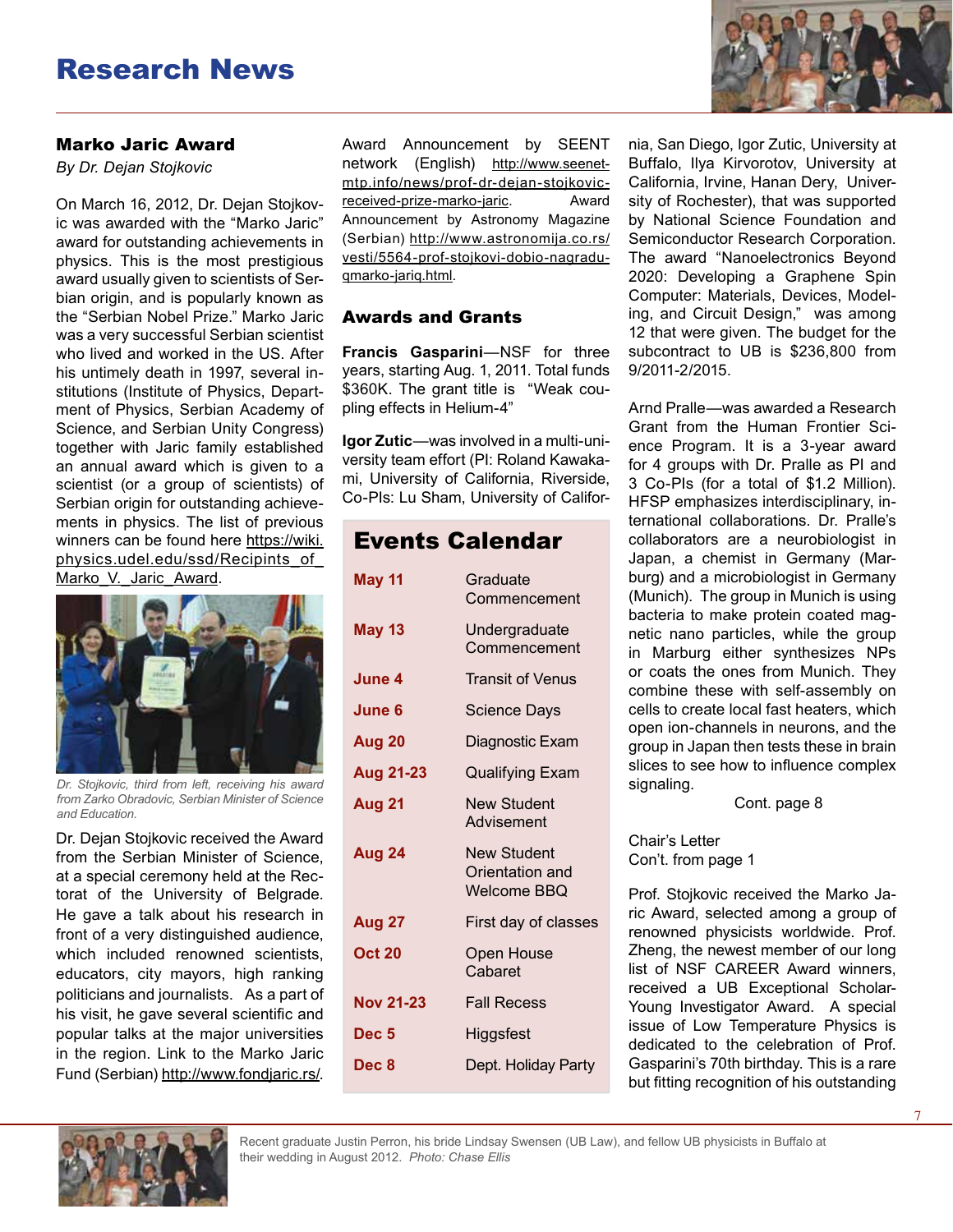

accomplishments. Prof. Krotscheck also organized a symposium to celebrate this occasion. Along this line, I would like to mention that our alumnus and staunch supporter of our Department, Dr. Norman Jarosik at Princeton University, received the prestigious Gruber Foundation's Cosmology Prize this year. We also have an addition to our faculty, with Prof. Rappoccio joining the Department in July, as an Assistant Professor specializing in experimental high energy physics.

On a completely different note, we lost two of our retired faculty members, with whom many of you are familiar. Professor Brink passed away on April 9, 2012 and Professor Sachs passed away on May 5, 2012. Their legacies will be remembered.

We will be publishing the Newsletter yearly in the fall starting this academic year. Our goal is to focus on important developments in the Department, so that you will be well informed.

Keep in touch and let us know how things are going with you!

Best regards,

Hong Luo, Chair Professor of Physics

Cont. from page 7 Awards and Grants

In October 2012, UB Professor Surajit Sen was named an AAAS fellow. AAAS fellows are recognized for their outstanding contributions to science and technology.

In a December 2012 UB Spectrum article, our own Dr. Kinney was named among the top ten professors at UB. Congratulations Drs. Sen and Kinney!

#### Honoring Professor Francis Gasparini

*By Mr. Stephen Thomson*

Leading physicists in the Low Temperature physics community came to UB on October 6-7, 2012 for the festival/workshop honoring Dr. Francis M. Gasparini. Dr. Gasparini

holds the Rustgi Professorship, which honors a professor for his/her contribution to research and education. He held the position of Chair of the UB Physics Department for six years (two terms, from 2004-2010) and during that time, the Department expanded and flourished. In addition to being honored for these contributions at the



*Some of the attendees of Frankfest gather for a group picture Photo: Chase Ellis*



*Dr. Dan Finotello recounting a humorous story of being Dr. Gasparini's graduate student Photo: Chase Ellis*

has been working at UB for 39 years, and during this time has received numerous awards for his teaching and research contributions to the University. To name only a few, Dr. Gasparini became a Fellow of the American Physical Society in 1990, received the SUNY Chancellor Award for Excellence in Teaching in 1996, was honored as a UB Distinguished Professor in 2007, and currently festival, the Low Temperature physics community came together and put together a special Journal of Low Temperature Physics issue, coming out this November (2012), in his honor.

The workshop was initiated and funded by our own Dr. Eckhard Krotscheck, who enlisted the help of Christine Gleason and Joseph Murphy for organizing of festival.

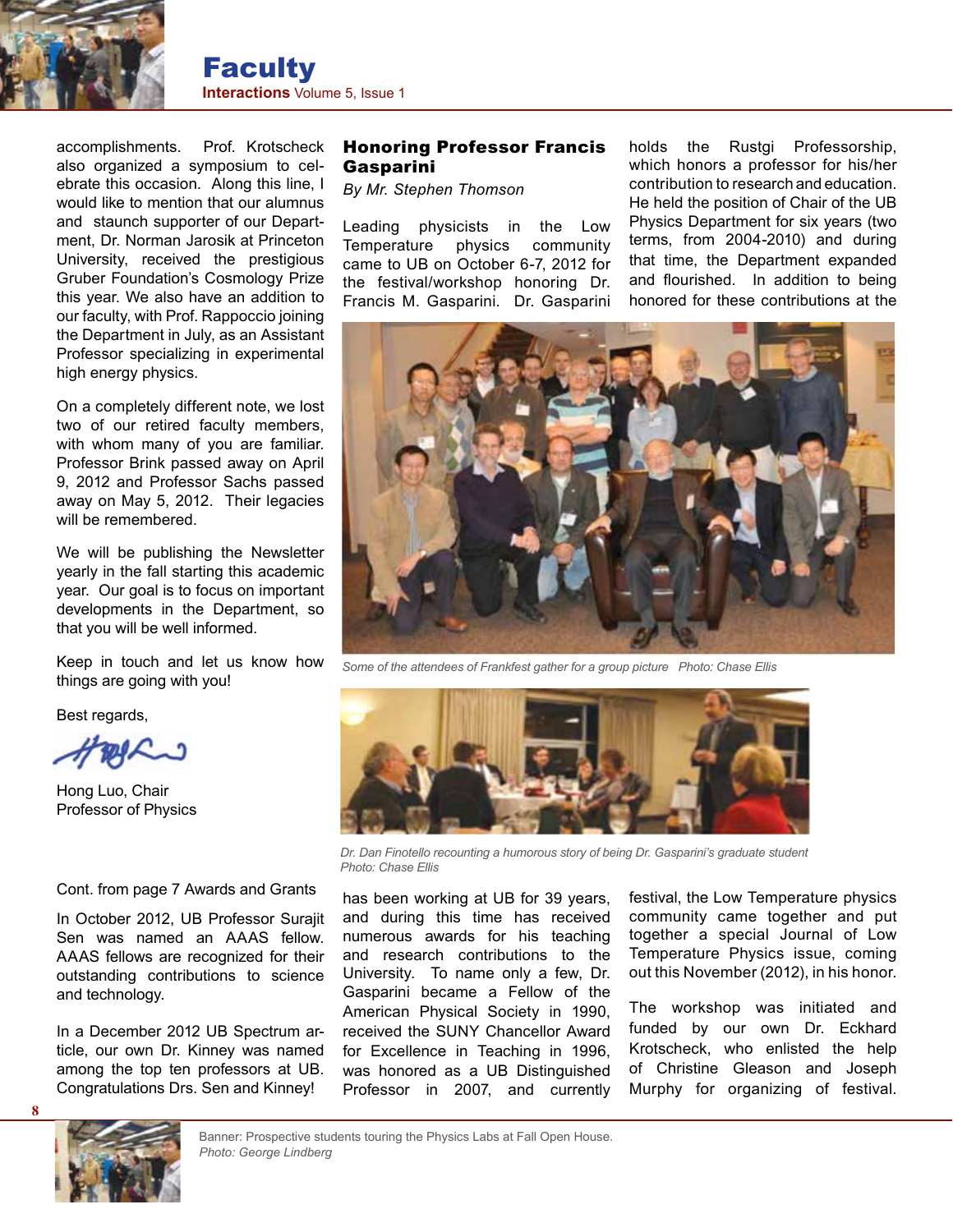

The scientific program featured 15 talks selected to promote discussion and collaboration. The lecture sessions were held in an informal atmosphere to promote the exchange of ideas between investigators and researchers who may be in different fields of study. A celebratory dinner was also held, where UB alumnus and former graduate student of Dr. Gasparini, Dr. Dan Finotello, put into words the respect and admiration for Dr. Gasparini so many of us have. By his students, Dr. Gasparini was at one point jokingly known as Dr. Death because of how difficult his classes are. Students respect his deep and thorough knowledge of thermodynamics which is clearly evident when taking his class. Frankfest was a resounding success, and Dr. Krotscheck hopes that this, and future workshops, will "add some international visibility to the Department," adding that honoring Dr. Gasparini was "an appropriate kickoff to the series of workshops." The workshop series should soon have a logo and website, and proposals from faculty are encouraged. Dr. Krotscheck and Dr. Gasparini have already successfully arranged for the International Symposium of Quantum Fluids and Solids to be hosted by UB in 2015. This is yet another example of Dr. Gasparini's promotion of the Department, and is another reason why honoring him with the festival was fitting.

As Dr. McCombe says, "[Dr. Gasparini] is one of the few people in the world who truly understands thermodynamics," and having a low temperature physics workshop in his honor was a very appropriate tribute. Look for more exciting research from Dr. Gasparini as he is still driven to understand low temperature phenomena, since, as he says "there is nothing quite like the high of getting new data."

#### New Staff

*By Christine Gleason*

The Physics Department welcomed three new staff members in spring of 2012. Nicole Mercer is the Department's new Assistant to the Chair. Nicole is responsible in part for hiring our new Graduate and Undergraduate Secretaries Yvette Pardee and Jessica Smith.

Nicole is a 1997 graduate of UB where she received a Bachelor of Arts Degree with a dual major in Psychology and Sociology. After graduating, she worked for the Research Foundation at UB's Research Institute on Addictions in Buffalo, NY for years on multiple federally funded grants as a Project Coordinator. Prior to working for the Physics Department, Nicole completed a three year research project on Pregnancy and Health, a longitudinal followup study with pregnant women seeking smoking cessation treatment. Nicole has had a number of publications in prestigious addictions journals such as Addictive Behaviors and has given numerous professional presentations in the area of Dual Diagnosis (Co-morbid Severe Mental Illness and Substance Dependence) at national conferences.

Nicole has been an active volunteer for the American Cancer Society for the past ten years and has chaired one of the local Relay for Life events for several years. Through her fundraising efforts, the Relay for Life has raised over \$1 million while under her direction. She sits on the Board of Directors for the Crusade Against Impaired Driving, which teaches teenagers about the dangers of impaired driving – while drinking or texting. Nicole also volunteers for Kids Escaping Drugs.

Our new Graduate Secretary is Yvette Pardee. Yvette is a 2006 graduate of UB with a Bachelor of Arts in Communication in the only graduating class from the School of Informatics. Yvette also has an Associate Degree in Applied Science from Niagara County Community College in business (Information Processing Specialist). She started working at UB in 1999, most recently as the Graduate Admissions Secretary in the Department of Computer Science and Engineering.

Yvette enjoys riding her motorcycle, going to car/bike shows, sporting events, taking care of her miniature longhaired dachshunds, creating authentic Native American beadwork items, reading and traveling.

Jessica Smith, is our new Undergraduate Secretary. Jessica earned her Bachelor of Science degree in Speech-Language Pathology from Buffalo State College in 2009. After college and before beginning her position in Physics, Jessica worked in the private sector.

Jessica likes to read non-fiction books, watch movies, go to the gym, spend time with friends and play with Jack, her cat.

The Physics Department is very happy to have each of these bright, successful women and is looking forward to a long successful relationship with all of them.

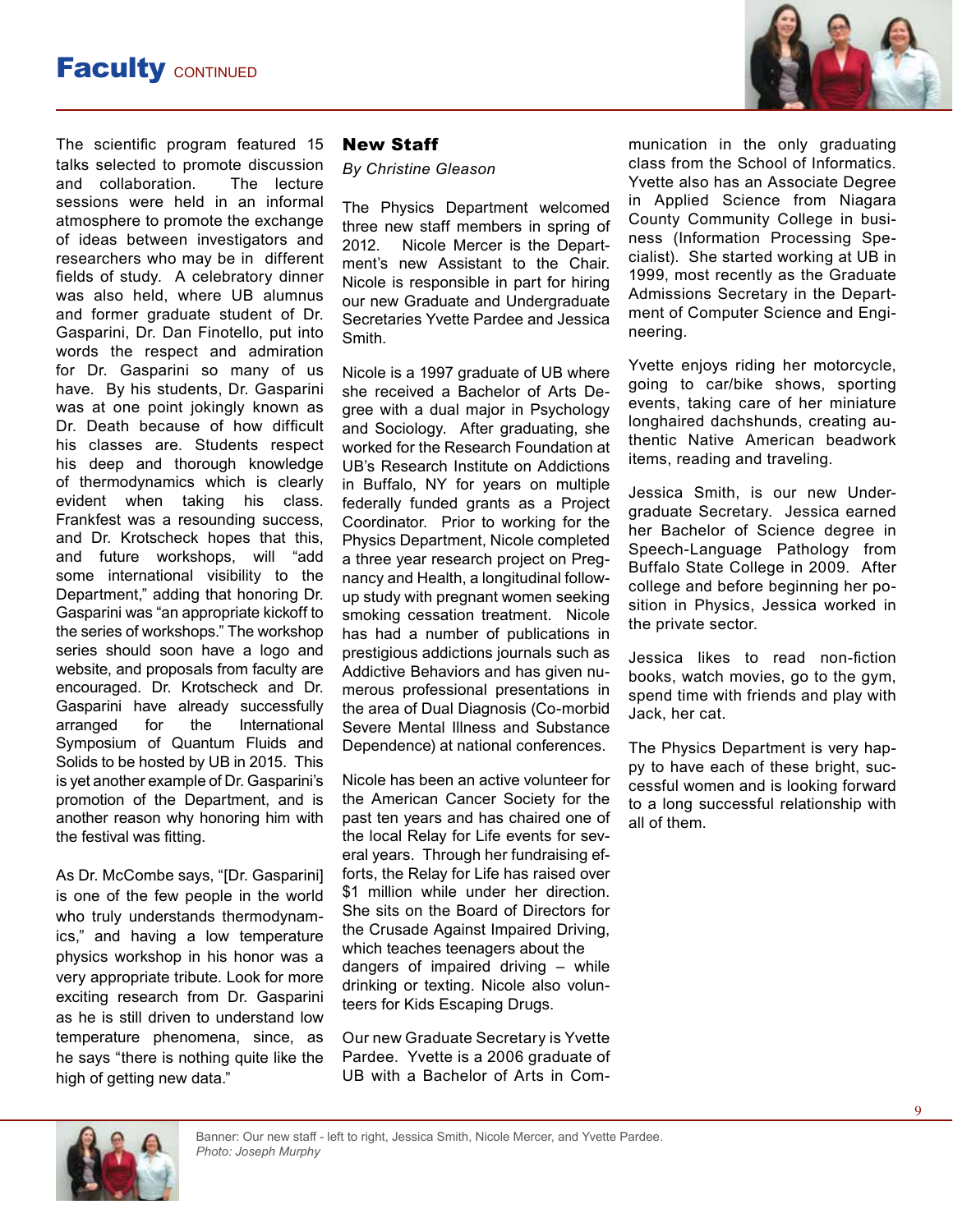

# Recent Graduates

Volume 4, Issue 2

# We Congratulate Our Graduates

#### **BACHELORS**

#### **Physics Spring 2012**

Ayoub, Nadine Brosius, Richard Loren Cavalcanti, Victor Tenorio Dutter, Steven John Filipski, Daniel Gregory Kwan, Chun Pui Mercer, John Pineros, William David Spoth, Katherine Anne Wick, Patrick John

#### **Mathematical Physics Spring 2012**

Edgington, Travis Grisafi, Steven

#### **Engineering Physics Spring 2012**

Donhauser, Brian

#### **Physics Minors**

McGreevy, John Mok, Jorge

#### **MASTERS**

**Physics Fall 2011**

Shipkowski, Simon P

#### **Ph.D.**

#### **Physics Fall 2011**

**Hafner, Jeffery P.** Advisor **Wenjun Zheng** Thesis Title *Validation and Refinement of Coarse-Grained Protein Dynamics Modeling*

#### **Physics Spring 2012**

**Kim, Minsoo** Advisor **Sambandamurth Ganapathy** Thesis Title *Transport behavior across the fielddriven superconductor-Insulator Transition in 2D films* 

**Kopwitthaya, Atcha** Advisor **Dr. Paras N. Prasad** Thesis Title *Magnetoplasmonic nanostructures for biological applications* 

#### **Poltis, Robert Vincent**

Advisor **Dejan Stojkovic** Thesis Title *Observational Evidence of New Physics from higher dimensional electrowliak vacuum and optical polarization of quasar light*

#### **Physics Summer 2012**

**Perron, Justin** Advisor **Francis Gasparini** Thesis Title *Critical Point Coupling in Confined Liquid 4He Near the Superfluid Transition* 

**Shih, Bi-Ching** Advisor **Peihong Zhang** Thesis Title *Screened Coulomb Interaction of Localized Electrons in Solids* 

**Stabile, Adam** Advisor **Sambandamurth Ganapathy** Thesis Title *Temperature and Electric Field Effects Across the Metal-Insulator Transition in Nanoscale Vanadium Oxide Systems* 

**Subramanian, Hemachander** Advisor **Jong Han** Thesis Title *Interaction of magnetism with atomic lattice geometry and nanoscale geometric frustration* 

**Mustafa Tekpinar** Advisor **Wenjun Zheng** Thesis Title *Investigating conformational transitions of proteins by coarse-grained elastic network models* 

#### **Outstanding TA**

Bipob Barman Rem Tsai

**Certificate of Honorable UB-wide Graduate School's Excellence in Teaching**

Heng Haung



Banner: Santa George telling tales of wonderful holiday data, at the Department's December 2012 holiday party. *Photo: Dr. Andrea Markelz*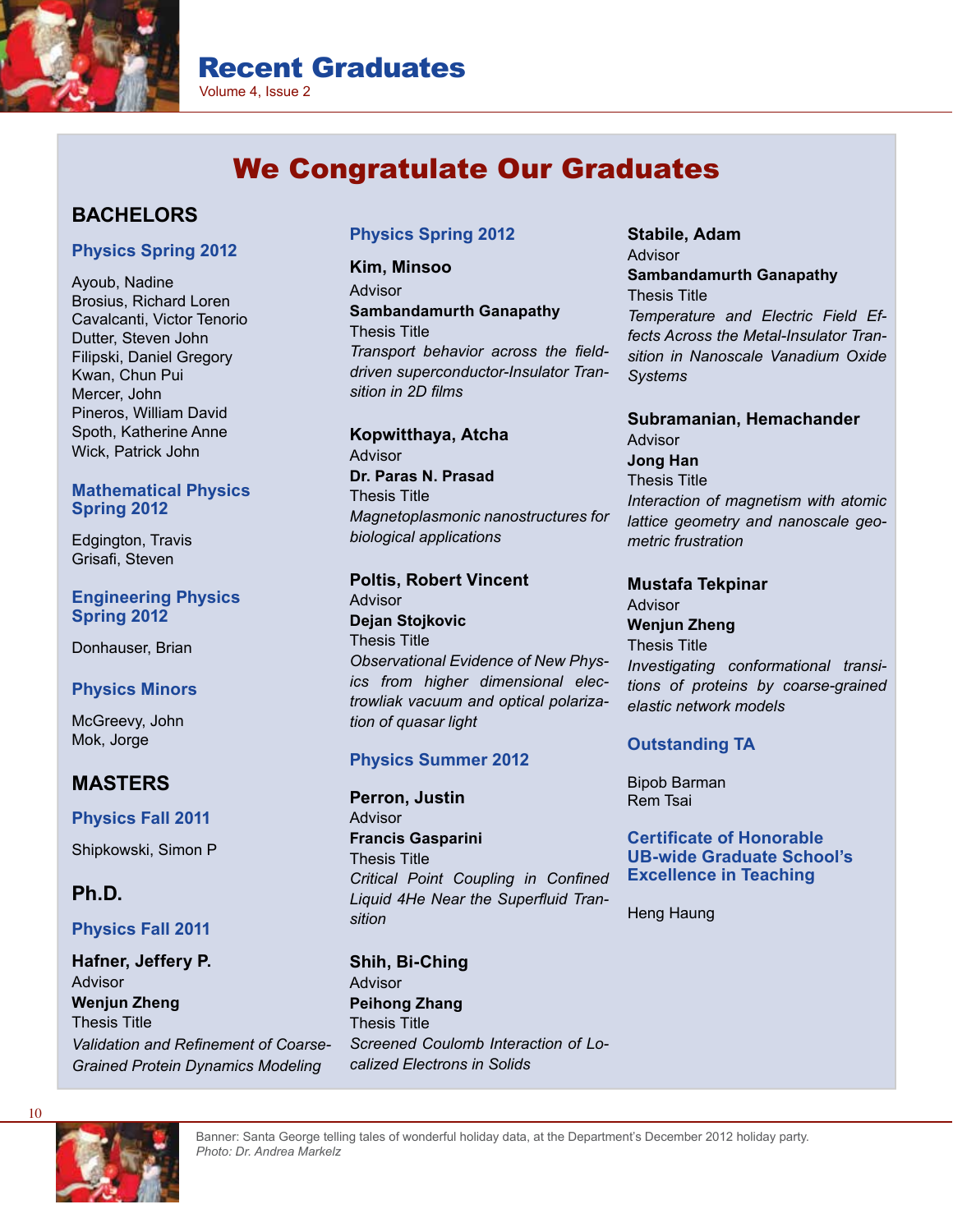

#### Support the Department of Physics Programs

The Physics Department is grateful to all our alumni and friends for their financial contributions. These contributions provide the margin which makes UB Physics an excellent Department. In today's environment of decreasing government support, the contributions to any of these funds are instrumental in the quality of our academic endeavors every year. To contribute electronically, please visit www.physics.buffalo.edu and click the Support Physics button on the top right or contact Chris Gleason in the Physics Department at 716-645-3629 or via e-mail cg57@buffalo.edu. You may also contact the Development Office at 716-645-0839, with any questions.

#### Physics Department Funds:

#### **Physics Excellence Endowment:**

The Physics Excellence Endowment is of paramount importance in achieving overall excellence in the broad mission of the Physics Department. These expendable, undesignated funds support recruitment of outstanding graduate and undergraduate students, outreach efforts to the community, upper level experimental laboratories, undergraduate research projects, and activities of The Society for Physics Students. In addition, the Physics Excellence Endowment funds provide partial support for the Department's colloquium and seminars series, and for the tangible recognition of our outstanding faculty and students.

**Frank B. Silvestro Endowment Fund:** This endowment, established in 2000, and funded by donations of Mr. Frank Silvestro, BA 1962, MA 1968 is used to support physics students who show academic promise and demonstrate financial need. Currently, the available endowment funds are used for the support of graduate students.

#### **Dr. Stanley T. Sekula Memorial Scholarship Fund:**

This endowment, established in 1990 by Mrs. Anne H. Sekula, honors the memory of Dr. Stanley T. Sekula, BA 1951. The endowment income is used to recognize outstanding undergraduates who show academic promise and demonstrate financial need.

#### **Moti Lal Rustgi Professorship in Physics:**

Endowed by the Rustgi family in 2006 to honor the late Professor Moti Lal Rustgi. Provides support for the Rustgi Professor, currently held by Professor Francis Gasparini.

#### **Moti Lal Rustgi Memorial Lectureship Fund:**

Established in 1993 by the Rustgi family, the fund supports an annual lecture by distinguished researchers.

#### **Ta-You Wu Lectureship Fund:**

Established in 2008 by Professor Yung-Chang Lee in remembrance of the late Professor Ta-You Wu, who was a key member of the Department from 1966 to 1978.

#### **Physics & Arts Exhibition Fund:**

This interactive permanent exhibition in Fronczak Hall opened in 2006, and was funded by alumni. It is one of the Department's most effective outreach initiatives. Support will allow continued evolution and development.

#### **Physics International**

**Graduate Student Assistance Fund:** Established in 2010 by Professor Bruce D. McCombe to provide support for critical financial assistance to international graduate students in the Department of Physics, with a preference given to Asian students and 1st year Ph.D. candidates, at UB.